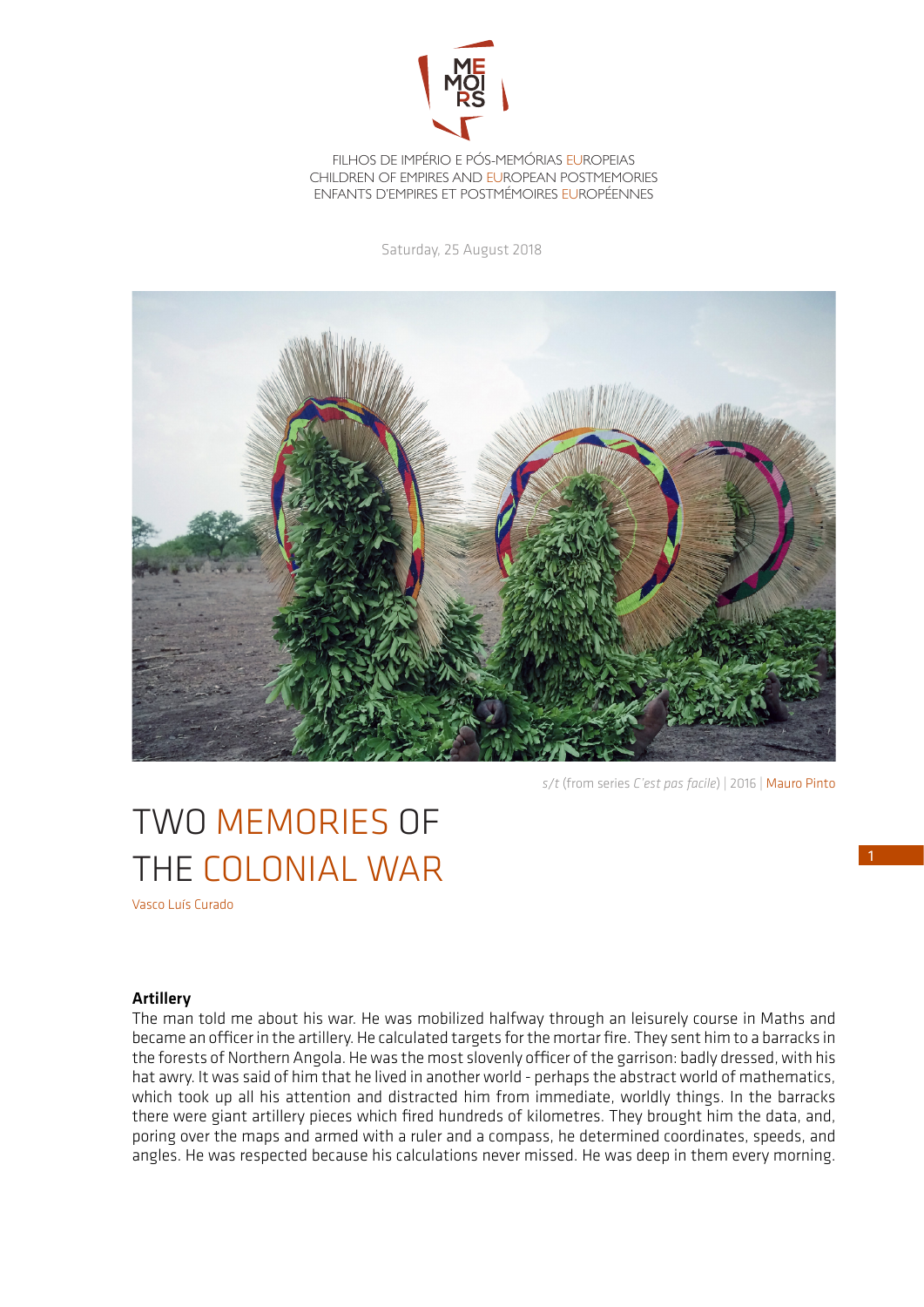

Then he delivered the firing sheet, had lunch, and at three in the afternoon went to have a nap, with the blessing of the commander. It was then that the firing would begin. The cannons thundered and he slept. Explosions ripped the sky and made the building shake, and he slept. He worked like this throughout the whole deployment of two and a half years. Every now and then he was applauded for the devastation that he enabled the artillery to inflict upon the enemy. One day, an enemy mortar wiped out the room where he worked. Everyone thought that the officer was dead among the rubble. But, moments before, he had left the room to go and piss. He joined the group searching for his corpse. With a coolness that chilled us all he was indignant at the mess the shell had made of his maps and notes. Towards the end of his deployment the commander of the battalion proposed that the infallible geometrician should receive a formal commendation from the regional general. The text was already signed off when one of his calculations led to the destruction of a geodetic landmark made by the Portuguese a hundred years ago and considered a monument of national interest. The commander of the battalion sent a fax to ask whether it had simply been by negligence that this historic monument of geographical science had been destroyed. The general wrote of the heroic achievements of those who had preceeded them in the African lands, who had conquered new provinces for Portugal inch by inch. Their antecedents, the battalion commander wrote, had brought "civilization and the Christian religion to races that lived in paganism." This was what the landmark reminded us, and why it mattered. The officer, who had not yet formally received the expected commendation, replied in simple terms to the general: "I hit the co-ordinates in the papers I was given." They commended him. Finally, he told me this: "I always wanted to know about the bombs and the mortars!" I suppose his interest was really the mathematics, the two-dimensional plane of the maps. The consequence of his maps and his maths – the destruction inflicted on the enemy – was indifferent to him. There are people like this: when they survive a bomb or an earthquake, they only worry about shaking the plaster of their clothes. Perhaps they the lucky ones.

## **Dentures**

In the dentist's waiting room, I listened to three old men talk. They were relishing a discussion about their false teeth, slipping their dentures out of their mouths and flaunting them, to make sure they got their points across.

Two of them detailed the ways they lost each tooth, and how each false tooth had emerged in their place. But they noticed that the third man was silent. Finally he said, "in my case, it was a bullet."

He said he had fought in the colonial war and his platoon was ambushed. He and his comrades jumped out of their cars, sprawled on the ground, and engaged the enemy, firing blindly into a copse a hundred yards away. Something hit him in the mouth. It felt like biting on stone, like chewing strange objects. His mouth was filled with blood. He spat out a bullet and several teeth. Seeing his teeth in the dust he was overcome by a burst of rage. He threw caution to the wind and ran, howling, across the open field towards the copse, firing. He had got used to keeping his head in the face of the mutilation and death of his companions, but something in him snapped when he spat out his own bloodied teeth. It was as if to say: "Anything but the teeth! Anyone who fucks with my teeth is done for." His comrades later told him that seeing him charging across that field was like watching an action movie. The enemy must have been pretty surprised, too, because, try as they might, they couldn't seem to hit him.